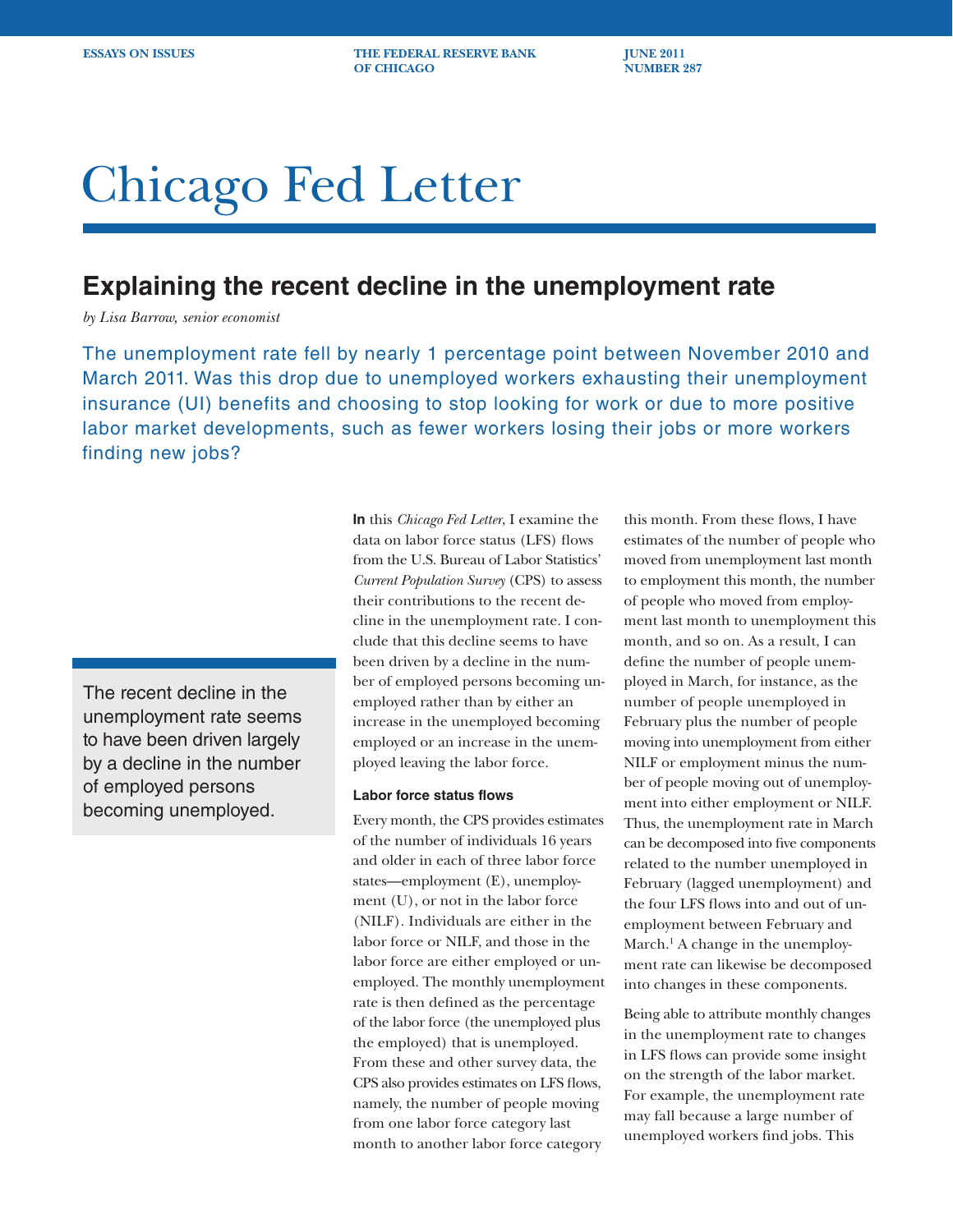| 1. LFS flow counts   |       |               |       |               |        |        |
|----------------------|-------|---------------|-------|---------------|--------|--------|
| <b>Current month</b> | $E-U$ | <b>E-NILF</b> | $U-E$ | <b>U-NILF</b> | NILF-E | NILF-U |
|                      |       |               |       |               |        |        |
| October 2010         | 2,345 | 3.920         | 2.472 | 2.834         | 3.415  | 3,067  |
| November 2010        | 2,520 | 3.764         | 2,534 | 2,897         | 3,521  | 3,057  |
| December 2010        | 2,300 | 3.700         | 2.648 | 3.097         | 3.640  | 2,869  |
| January 2011         | 2,131 | 3.669         | 2.498 | 3.109         | 3.617  | 2.865  |
| February 2011        | 1,972 | 3.638         | 2.286 | 2.891         | 3.578  | 3,003  |
| March 2011           | 2.118 | 3.484         | 2.373 | 2.807         | 3,508  | 2.904  |

Noτεs: The seasonally adjusted labor force status (LFS) flow counts are from the previous month to the current month. E means<br>employment, U means unemployment, and NILF means not in the labor force.

Source: U.S. Bureau of Labor Statistics, *Current Population Survey*, research series on labor force status flows, available at www.bls.gov/cps/cps\_flows.htm.

**2. One-month change in unemployment rate, by LFS flows**



series on labor force status flows, available at www.bls.gov/cps/cps\_flows.htm, and unemployment rate data, from Haver Analytics.

would show up in the LFS flow data as an increase in the number of individuals moving from unemployment to employment, and this would be a sign of labor market strength. In contrast, the unemployment rate may fall because a large number of unemployed workers exit the labor force.

A particular concern in recent months has been that the long-term unemployed who are exhausting their UI benefits may be more inclined to exit the labor force than other unemployed workers and that a large number exhausting benefits and exiting the labor force at the same time could explain the recent

decline in the unemployment rate. If this were the case, then there would be an increase in the number of individuals moving from unemployment to NILF in the LFS flow data, and this would not be a sign of labor market strength.

I present data on the LFS flows for six months—from October 2010 through March 2011—in figure 1. Each row represents the current month, and each column represents a different LFS flow. For example, the cell in the row labeled October 2010 and column labeled E–U indicates that 2,345,000 people moved from employment in September 2010 to unemployment in October 2010.

Looking over time at the transitions that affect the number of persons who are unemployed (the columns labeled E–U, U–E, U–NILF, and NILF–U), one can see a general decline in the number of individuals moving into unemployment from employment. The E–U flow fell from 2.3 million in October 2010 to around 2.1 million in March 2011. Declines in the E–U flow generate declines in the unemployment rate, all else being equal, and indicate improvement in labor market conditions. At the same time, however, there was not a general increase in the U–E flow, which would indicate an increase in job finding by the unemployed. As for UI benefit exhausters or other unemployed workers exiting the labor force, there was an increase in the U–NILF flow in December 2010 and January 2011. However, by February and March of 2011 the number of unemployed moving out of the labor force had returned fairly close to the levels in October and November of 2010.

### **LFS flow effects on the unemployment rate**

Because changes in the number of persons unemployed in March 2011 can be attributed to the five components described previously, I can decompose changes in the unemployment rate into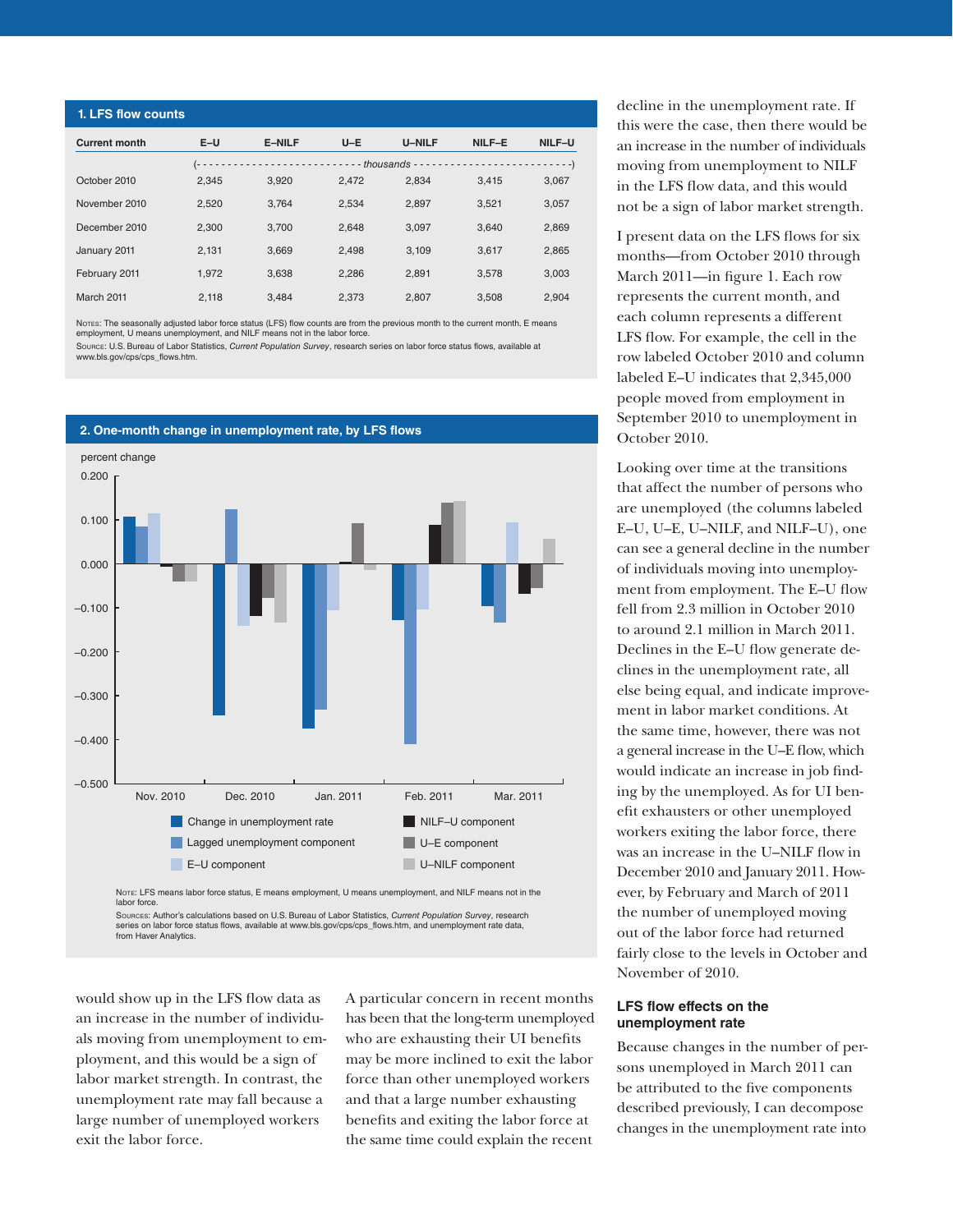

series on labor force status flows, available at www.bls.gov/cps/cps\_flows.htm, and unemployment rate data, from Haver Analytics.

changes in these components. In figure 2, I present the change in the unemployment rate and how much of that change is attributable to changes in the components related to lagged unemployment and E–U, NILF–U, U–E, and U–NILF flows for each month from November 2010 through March 2011. In each month, the change in the unemployment rate, represented by the dark blue bar, is equal to the sum of the other bars.2 For example, in November 2010 the monthly unemployment rate rose by 0.108 percentage points (from its value in October 2010). As shown in figure 2, 0.085 percentage points, or 79%, of the increase in the November 2010 unemployment rate is attributable to the lagged unemployment component, and 0.114 percentage points, or 106%, of the increase is attributable to the increase in the E–U flow. The NILF–U, U–E, and U–NILF flows all changed in

the direction of decreasing the unemployment rate: −0.006 percentage points is attributable to a slight decrease in the NILF–U flow, −0.040 percentage points is attributable to an increase in the U–E flow, and −0.041 percentage points is attributable to an increase in the U–NILF flow.3

Since November 2010, the unemployment rate has been falling. In December 2010, all four components related to LFS flows changed in the direction of decreasing the unemployment rate, with the decline in the E–U flow and the rise in the U–NILF flow explaining the largest shares of the decline. Thus, UI benefit exhausters and other unemployed workers exiting the labor force may in part explain the decline in the unemployment rate in December; however, a decline in the number of employed becoming unemployed accounts for an equal share of the month's decline.

Since December, changes in LFS flows have been more mixed in terms of their positive or negative contribution to the change in the unemployment rate. In figure 3, I summarize the changes in these components from November 2010 through March 2011 in order to decompose the –0.943 percentage point change in the unemployment rate over this five-month period. Once again, the change in the unemployment rate is represented by the dark blue bar and equals the sum of the remaining bars. This decomposition indicates that –0.256 percentage points, or 27%, of the decline in the unemployment rate is attributable to a decline in the E–U flow; also –0.093 percentage points, or 10%, is attributable to a decline in the NILF–U flow. The changesin the U–E and U–NILF flows worked in the direction of increasing the unemployment rate.4

#### **Conclusion**

The recent sizable drop in the unemployment rate seems to be have been largely driven by the decline in the LFS flow from employment to unemployment

Charles L. Evans, *President*; Daniel G. Sullivan, *Executive Vice President and Director of Research*; Spencer Krane, *Senior Vice President and Economic Advisor*; David Marshall, *Senior Vice President*, *financial markets group*; Daniel Aaronson, *Vice President*, *microeconomic policy research*; Jonas D. M. Fisher, *Vice President*, *macroeconomic policy research*; Richard Heckinger, *Assistant Vice President*, *markets team*; Anna Paulson, *Vice President*, *finance team*; William A. Testa, *Vice President*, *regional programs*, *and Economics Editor*; Helen O'D. Koshy and Han Y. Choi, *Editors* ; Rita Molloy and Julia Baker, *Production Editors*; Sheila A. Mangler, *Editorial Assistant.* 

*Chicago Fed Letter* is published by the Economic Research Department of the Federal Reserve Bank of Chicago. The views expressed are the authors' and do not necessarily reflect the views of the Federal Reserve Bank of Chicago or the Federal Reserve System.

© 2011 Federal Reserve Bank of Chicago *Chicago Fed Letter* articles may be reproduced in whole or in part, provided the articles are not reproduced or distributed for commercial gain and provided the source is appropriately credited. Prior written permission must be obtained for any other reproduction, distribution, republication, or creation of derivative works of *Chicago Fed Letter* articles. To request permission, please contact Helen Koshy, senior editor, at 312-322-5830 or email Helen.Koshy@chi.frb.org. *Chicago Fed Letter* and other Bank publications are available at www.chicagofed.org.

ISSN 0895-0164